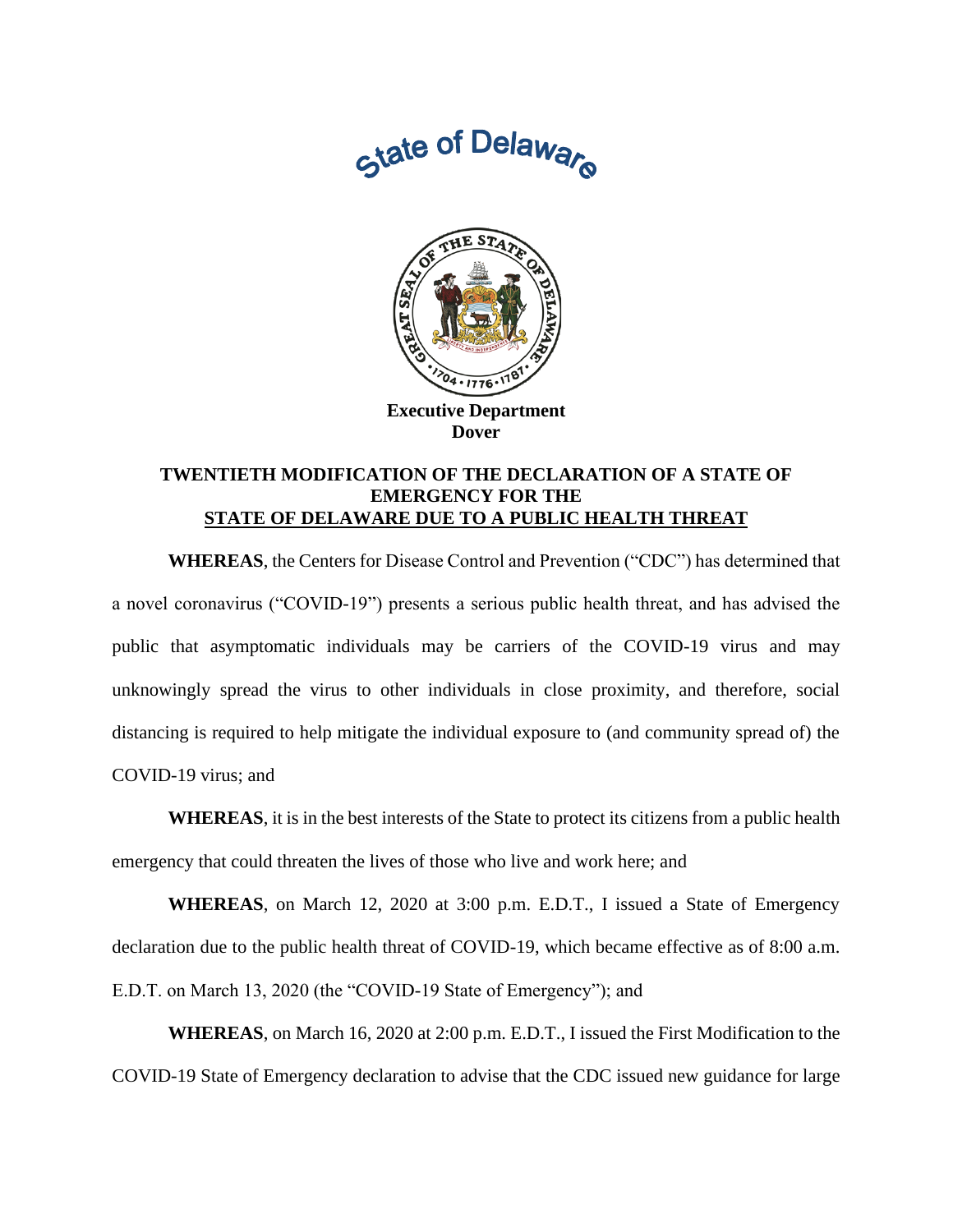events and mass gatherings, recommending that organizers halt gatherings of fifty (50) people or more for the next eight weeks due to the public health threat of COVID-19, including conferences, social events, concerts and other types of assemblies; and

**WHEREAS**, on March 18, 2020 at 2:00 p.m. E.D.T., I issued the Second Modification to the COVID-19 State of Emergency declaration that modified the limitations on public gatherings of fifty (50) or more people and, among other things, placed certain restrictions on the operation of certain businesses and facilities in the State of Delaware; and

**WHEREAS**, on March 21, 2020 at 12:00 p.m. E.D.T., I issued the Third Modification to the COVID-19 State of Emergency declaration to close all Delaware beaches, except to persons using the beaches for exercise or to walk their dogs, subject to certain precautions recommended by the CDC on COVID-19, which became effective as of 5:00 p.m. E.D.T.; and

**WHEREAS**, on March 23, 2020 at 4:00 p.m. E.D.T. and 4:02 p.m. E.D.T., respectively, I issued the Fourth and Fifth Modifications to the COVID-19 State of Emergency declaration to close all non-essential businesses in Delaware, except those that can offer goods and services on the Internet, and to order a Shelter in Place for Delaware residents; and

**WHEREAS**, on March 24, 2020 at 4:00 p.m. E.D.T. I issued the Sixth Modification to the COVID-19 State of Emergency declaration to provide a moratorium on evictions and foreclosure proceedings to enable Delawareans to shelter in place safely, extended the presidential primary, provided for absentee balloting during the COVID-19 crisis, provided for a modified state procurement process, and placed a moratorium on cancellation of insurance policies for delay in premium payments caused by the economic uncertainty; and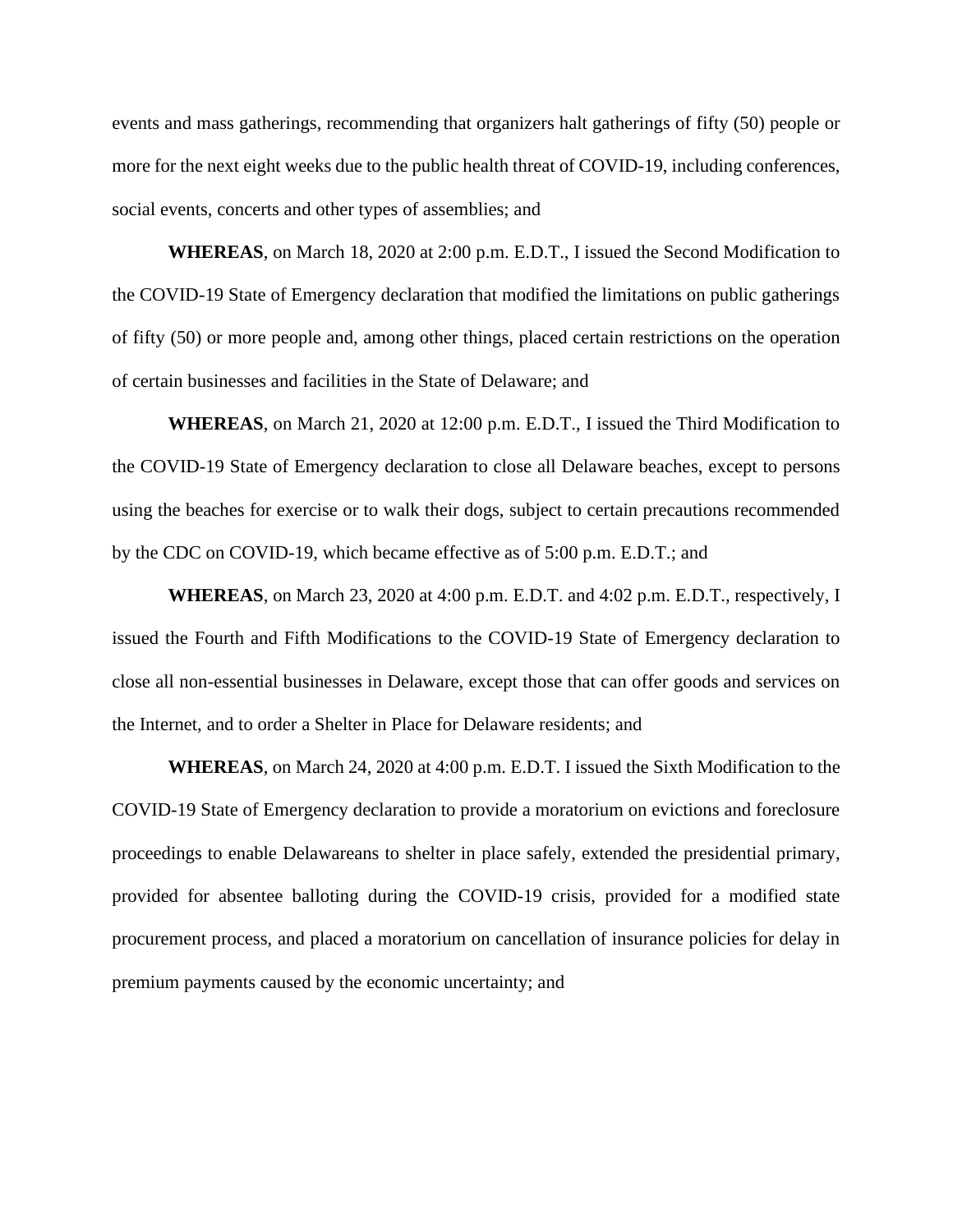**WHEREAS**, on March 29, 2020 at 4:30 p.m. E.D.T., I issued the Seventh Modification to the COVID-19 State of Emergency declaration to provide for the self-quarantine of travelers from areas severely impacted by COVID-19 outside the State of Delaware into the State; and

**WHEREAS**, on March 30, 2020 at 5:00 p.m. E.D.T., I issued the Eighth Modification to the COVID-19 State of Emergency declaration to permit a comprehensive approach to the provision of childcare in the State of Delaware during the State of Emergency to support essential workers; and

**WHEREAS**, on April 1, 2020 at 3:00 p.m. E.D.T., I issued the Ninth Modification to the COVID-19 State of Emergency declaration to prohibit gatherings of ten (10) or more people and increase safety precautions for businesses and their visitors; and

**WHEREAS**, on April 6, 2020 at 6:00 p.m. E.D.T., I issued the Tenth Modification to the COVID-19 State of Emergency declaration to further restrict the operation of non-essential businesses to limit the spread of COVID-19; and

**WHEREAS**, on April 10, 2020 at 3:30 p.m. E.D.T., I extended the COVID-19 State of Emergency declaration, as modified; and

**WHEREAS,** on April 15, 2020 at 9:00 a.m. E.D.T., I issued the Eleventh Modification to the COVID-19 State of Emergency declaration to provide increased guidance and support to longterm care facilities to protect our most vulnerable populations and to permit remote notarization under limited circumstances; and

**WHEREAS**, on April 23, 2020 at 4:15 p.m. E.D.T., I issued the Twelfth Modification to the COVID-19 State of Emergency declaration to allow the Public Health Authority to activate more out-of-state health care workers to assist in Delaware's fight against COVID-19; and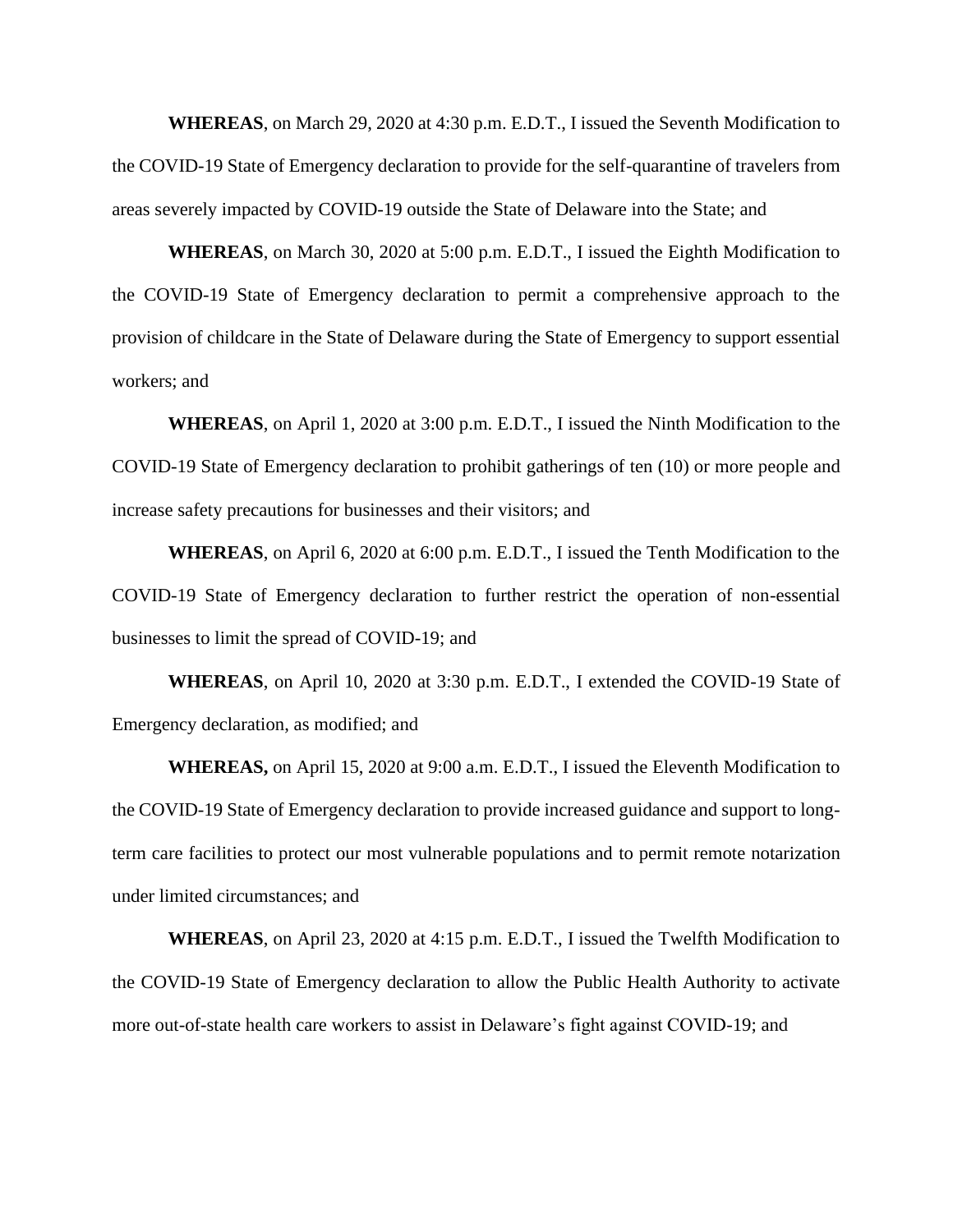**WHEREAS**, on April 25, 2020 at 4:00 p.m. E.D.T., I issued the Thirteenth Modification to the COVID-19 State of Emergency declaration to require the use of cloth face coverings in public settings where other social distancing measures are difficult to maintain, including in grocery stores and pharmacies, especially in areas of significant community-based transmission; and

**WHEREAS**, on April 29, 2020 at 6:00 p.m. E.D.T., I issued the Fourteenth Modification to the COVID-19 State of Emergency declaration limiting the rent that may be charged to holdover tenants and preventing landlords from charging holdover tenants with losses not covered by the expired rental agreement; and

**WHEREAS**, on May 7, 2020 at 10:00 a.m. E.D.T., I issued the Fifteenth Modification to the COVID-19 State of Emergency declaration to permit minimum operations by certain small businesses to begin a gradual process toward businesses reopening, and to extend deadlines for statewide, municipal, and school district elections due to the ongoing public health concerns caused by COVID-19; and

**WHEREAS**, on May 8, 2020 at 12:30 p.m. E.D.T., I extended the State of Emergency a second time; and

**WHEREAS**, on May 10, 2020 at 1:15 p.m. E.D.T., I issued the Sixteenth Modification to the COVID-19 State of Emergency declaration to suspend end-of-year evaluations for educators, professional development requirements and assessments due to the suspension of the school year caused by COVID-19; and

**WHEREAS**, on May 14, 2020 at 5:00 p.m. E.D.T., I issued the Seventeenth Modification to the COVID-19 State of Emergency declaration to reopen Delaware beaches, boardwalks, certain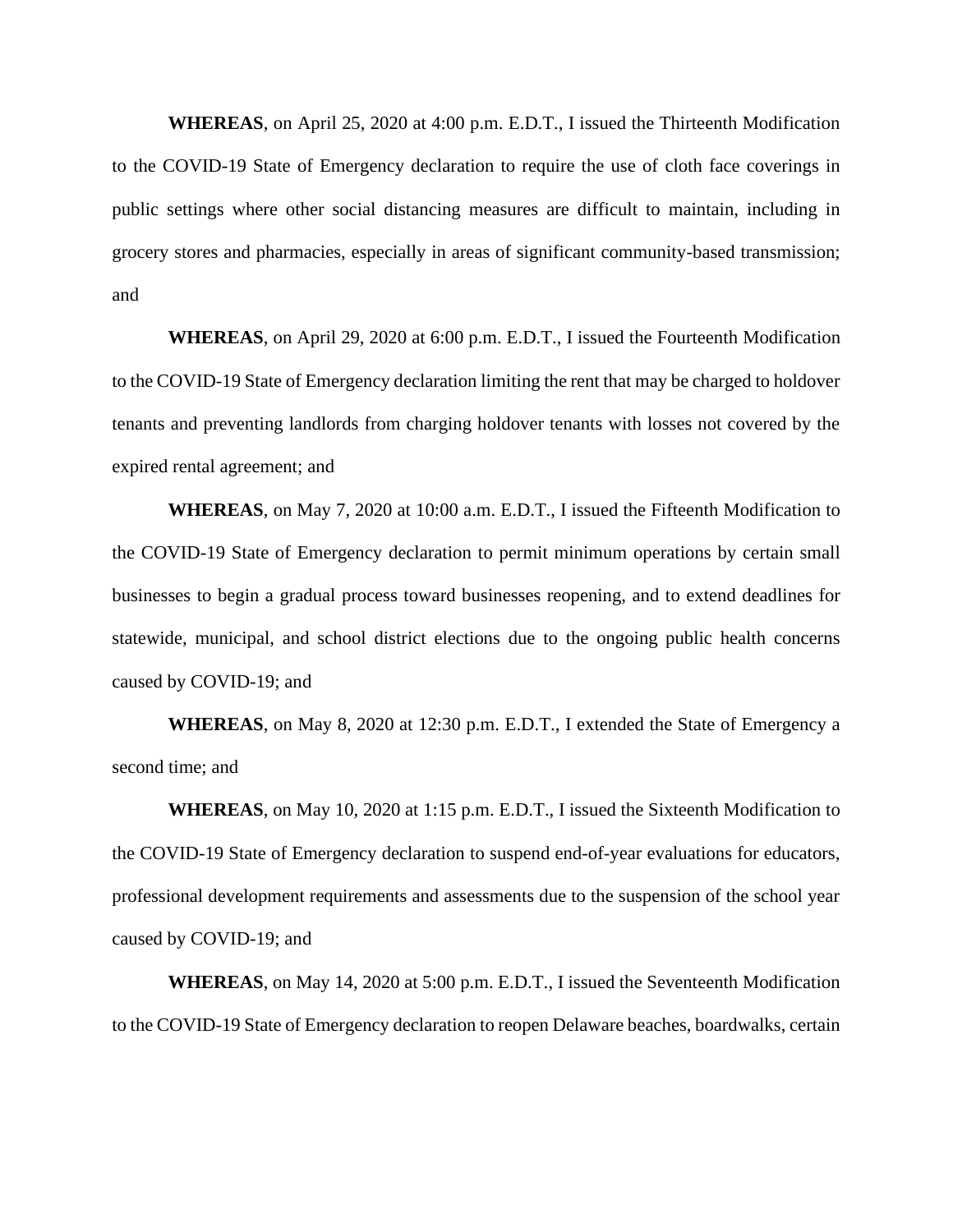on-premise businesses, and swimming facilities, subject to precautions needed to protect public health; and

**WHEREAS**, on May 18, 2020 at 12:30 p.m. E.D.T., I issued the Eighteenth Modification to the COVID-19 State of Emergency declaration encouraging virtual services but expanding the ability of houses of worship and places of religious expression to conduct in-person services with safety precautions; and

**WHEREAS**, on May 22, 2020 at 4:00 p.m. E.D.T., I issued the Nineteenth Modification to the COVID-19 State of Emergency declaration to allow restaurants to expand outdoor seating capacity; and

**WHEREAS**, reopening the State in a phased approach allows for officials to continue to monitor the spread of COVID-19 and react appropriately; and

**WHEREAS**, the Phase 1 Reopen Plan, like the interim steps before it and like the steps taken afterwards, was formulated in close consultation with public health officials to ensure it is respecting the core principles of controlling the spread of COVID-19 at a time when the State must continue to exercise heightened caution; and

**WHEREAS**, the Phase 1 Reopen Plan, if key indicators continue to trend downward, will be the first phase in a multi-step process of reopening Delaware; and

**WHEREAS**, the State of Delaware will lift the ban on short-term rental units and the mandatory 14-day quarantine for out-of-state travelers on June 1 as part of the rolling reopening of Delaware's economy; and

**WHEREAS**, outdoor weddings and graduation ceremonies will be permitted in Delaware beginning on June 1, with basic public health precautions in place to protect against the spread of COVID-19.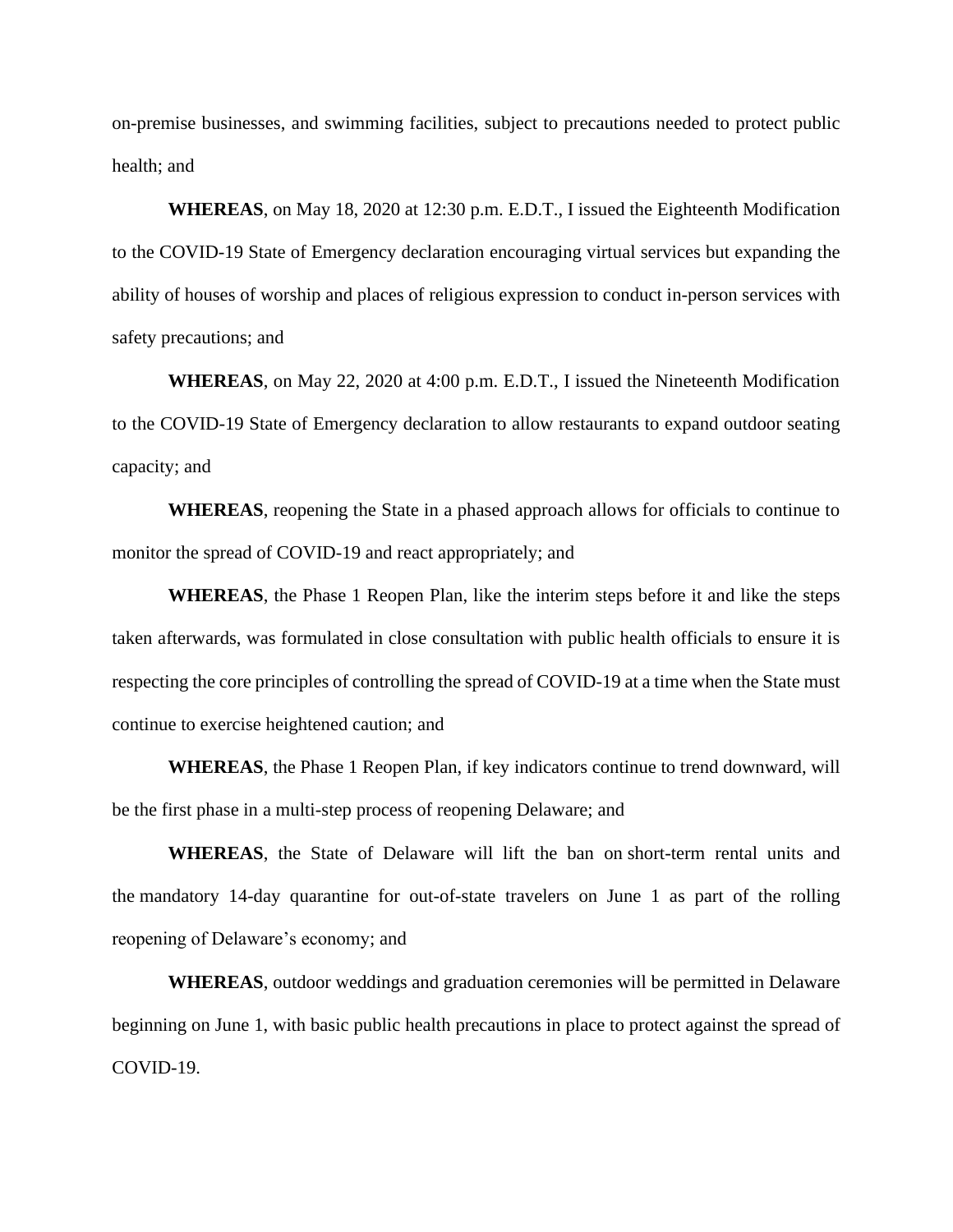**NOW, THEREFORE, I, JOHN C. CARNEY,** pursuant to Title 20, Chapter 31 of the

Delaware Code, to control and prevent the spread of COVID-19 within the State of Delaware, do hereby order that the COVID-19 State of Emergency declaration, as modified by the First through Nineteenth Modifications and extended on April 10, 2020 and on May 8, 2020, shall remain in effect until further notice, with the following modifications and additions:

- **A. FACE COVERINGS:** Effective June 1, 2020, at 8:00 a.m. E.D.T., the Thirteenth Modification to the COVID-19 State of Emergency declaration is hereby modified as follows:
	- 1. Paragraph 3. is hereby modified to add the following:
		- g. when they are a speaker, reader, or singer to a live audience. If face coverings or face shields are not available or cannot be used, the speaker, reader, and singer shall face away from the audience, maintain at least thirteen (13) feet of distance between themselves and the audience, or stand behind a physical barrier or partition, such as a sneeze guard. The reader, speaker, or singer must put the face covering back on and use hand sanitizer immediately after speaking, reading, or singing.
	- 2. Paragraph 3.d. is hereby modified as follows (noted by strikethrough and italics):
		- d. when they are in an outdoor public area, *outdoor gathering or outdoor event,*  including state parks*,* and golf courses, *wedding receptions or graduations,* if maintaining social distancing of six (6) feet between individuals of different households is impracticable; or a speaker, reader, or singer to a live audience. If face coverings or face shields are not available or cannot be used, the speaker, reader, or singer shall face away from the audience, maintain at least thirteen (13) feet of distance between themselves and the audience, or stand behind a physical barrier or partition, such as a sneeze guard. The reader, speaker, or singer must put the face covering back on and use hand sanitizer immediately after speaking, reading, or singing.

## **B. INDIVIDUAL OBLIGATIONS OF SOCIAL DISTANCING AND TRANSMISSION REDUCTION DURING PHASE 1:**

1. Effective June 1, 2020, at 8:00 a.m. E.D.T., the Fifth Modification to the COVID-19 State

of Emergency declaration (requiring Delawareans to shelter in place) and the Seventh

Modification to the COVID-19 State of Emergency declaration (related to the out-of-state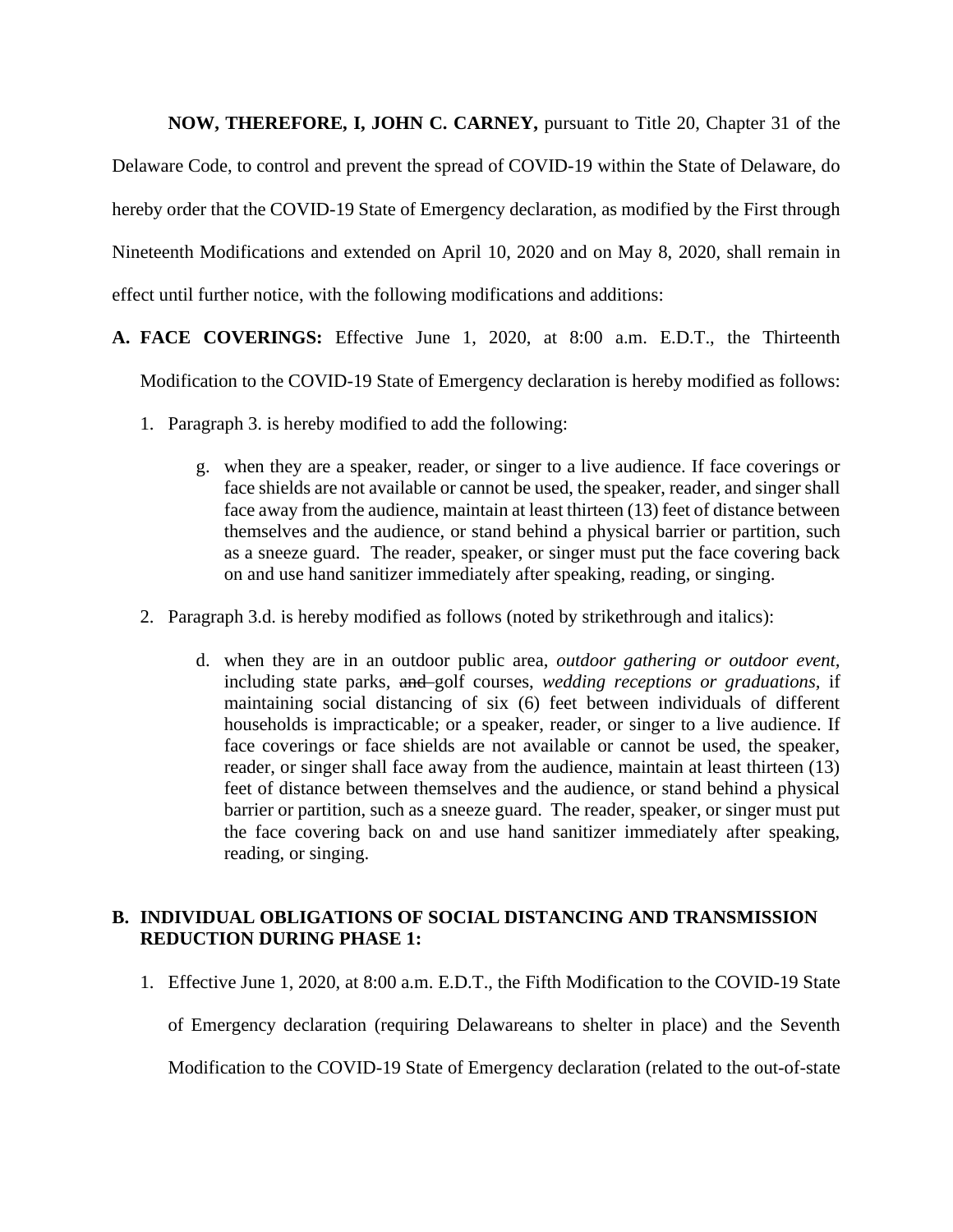traveler fourteen (14) day quarantine), and all amendments thereto, are hereby stricken and replaced with this Twentieth Modification and Delaware's Phase 1 Reopen Plan, including any subsequent amendments thereto. While in the State of Delaware, all individuals must follow the Phase 1 Reopen Plan "General Guidance: Individuals" to promote social distancing and reduce transmission of COVID-19.

- 2. For the purposes of this Modification, "Minimum Social Distancing Requirements" means maintaining at least six (6) foot social distancing from any individual who is not a member of the same household or a caregiver to someone in that household, washing hands with soap and water for at least twenty (20) seconds as frequently as possible or using hand sanitizer composed of at least sixty percent (60%) ethanol or seventy percent (70%) isopropanol, covering coughs or sneezes with something other than one's hands (e.g., elbow, handkerchief), regularly cleaning high-touch surfaces, and not shaking hands.
- 3. Individuals leaving their residence for work or other activities are strongly advised to take the following steps to reduce transmission of COVID-19:
	- a. Maintain at least six (6) foot social distancing from other individuals, except for members of your household.
	- b. Wear a cloth face covering as required by the Thirteenth Modification when inside a retail establishment, such as grocery stores, pharmacies, or other public-serving businesses. A face covering should also be worn outdoors when it is not possible to maintain at least six (6) feet social distancing from other people, except for members from the same household.
	- c. Carry hand sanitizer and use it frequently.
	- d. Wash hands using soap and water for at least twenty (20) seconds as frequently as possible.
	- e. Regularly clean high-touch surfaces such as steering wheels, wallets, and phones.
	- f. Stay at home if sick.
	- g. Avoid or minimize leisure travel.
	- h. All vulnerable individuals, including those at high risk of severe illness from COVID-19, are strongly advised to continue to shelter in place. Members of households with vulnerable residents should be aware that by returning to work or other environments where distancing is not practical, they could carry the virus home. Precautions should be taken to isolate oneself from vulnerable individuals.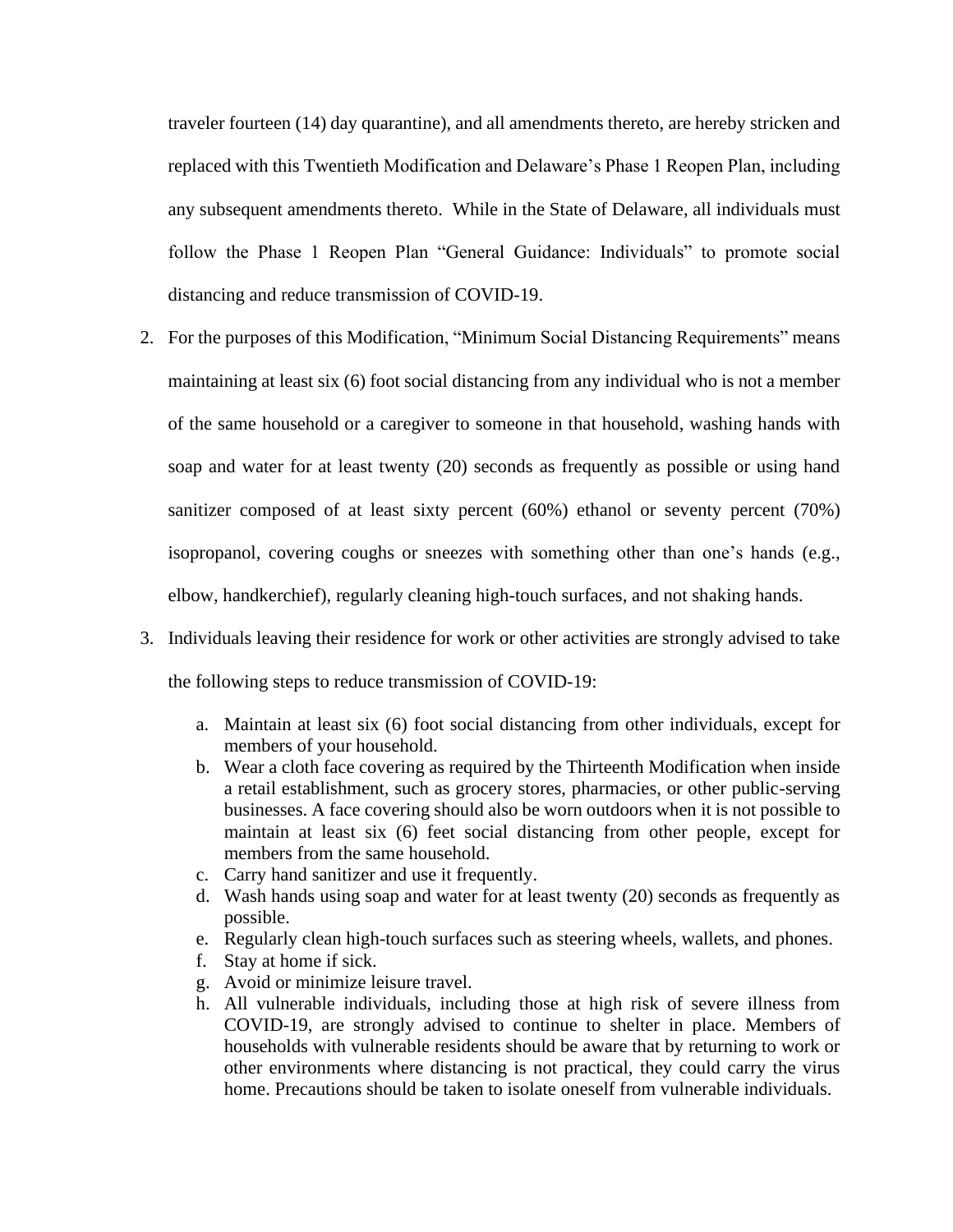- 4. Nothing in this Order prevents the Delaware Emergency Management Agency ("DEMA") from issuing, requesting, and enforcing isolation and quarantine orders pursuant to 20 Del. C. § 3136 or DPH from issuing and enforcing isolation and quarantine orders pursuant to 16 Del. C. § 505.
- **C. SOCIAL GATHERINGS AND EVENTS:** Effective June 1, 2020, at 8:00 a.m. E.D.T., Paragraph 1 of the Ninth Modification to the COVID-19 State of Emergency declaration regarding gatherings is hereby stricken and replaced with the following:
	- 1. Indoor Gatherings: All persons are prohibited from gathering indoors or in partially enclosed spaces in groups of ten (10) or more people until after June 15, 2020. At indoor gatherings of fewer than ten (10), individuals should protect themselves and vulnerable populations by practicing proper hand hygiene, six (6) foot social distancing, and all other Minimum Social Distancing Requirements outlined in this Twentieth Modification to the State of Emergency. Regular interactions with immediate family members, members of the same household, and caregivers do not constitute a "gathering" in any location, indoors or out. This indoor gathering limit applies to individuals, including when they are in a place of social gathering such as a restaurant. Businesses, industries and activities that must operate in accordance with the Phase 1 Reopen Plan are responsible to comply with the capacity limits and other applicable guidance provided in the Phase 1 Reopen Plan.
	- 2. Outdoor Gatherings/Events up to 250 people: Gatherings or events in fully unenclosed outdoor spaces, or tents, only as described below, of up to two hundred and fifty (250) people (e.g. outdoor weddings and receptions, outdoor graduations, outdoor funerals, etc.) are permitted in Phase 1 under the following conditions: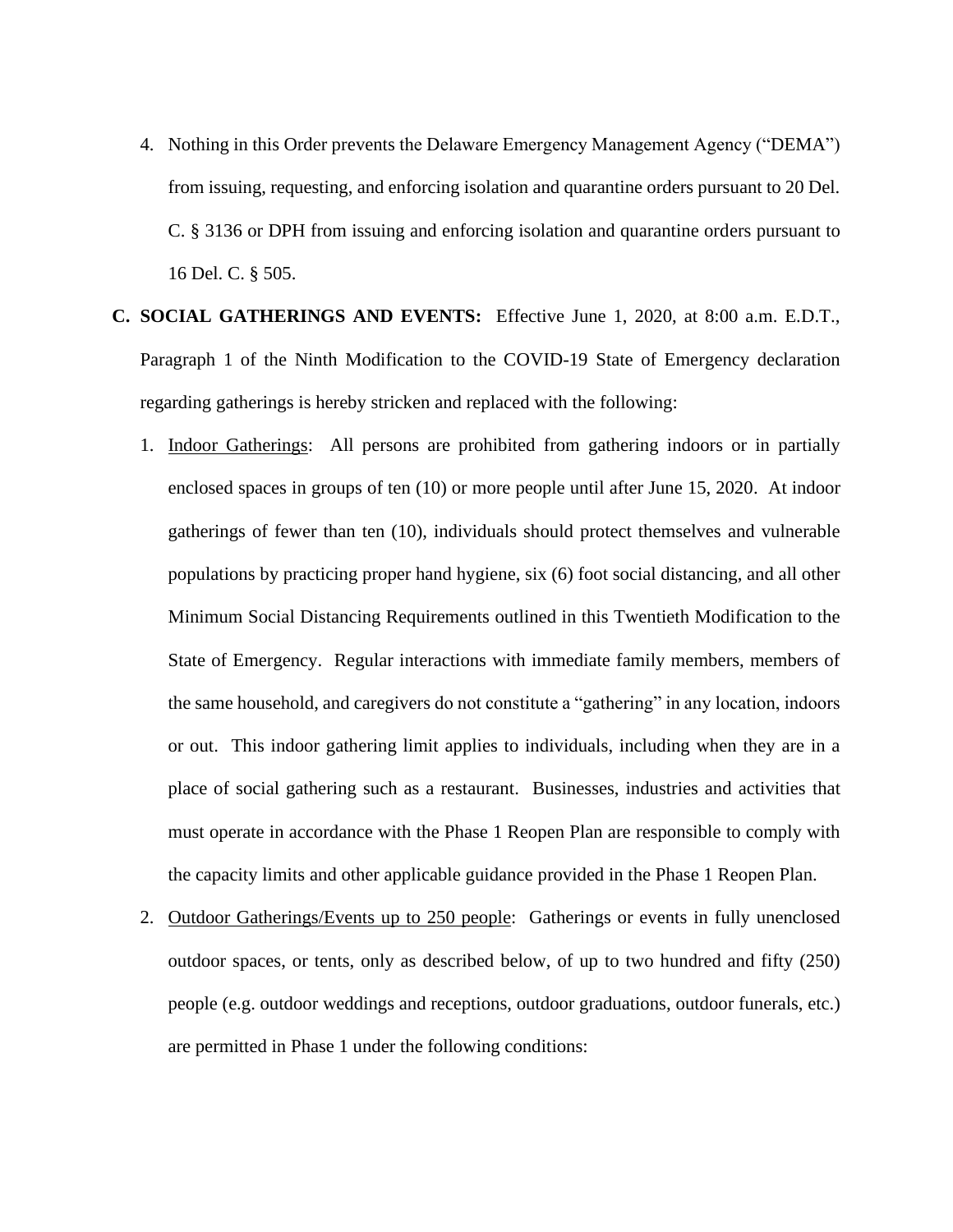- a. Hosts of outdoor gatherings or events should take steps to protect vulnerable populations, including by providing materials and equipment necessary for proper hand hygiene, enforcing social distancing and the use of face coverings, and complying with any applicable restrictions on businesses, industries and activities under the Phase 1 Reopen Plan or other applicable DPH guidance.
- b. Venues interested in holding an outdoor gathering or event of up to two hundred and fifty (250) people must have a mechanism for limiting attendance, enforce social distancing between attendees and comply with paragraphs 4-6 of the Thirteenth Modification to the COVID-19 State of Emergency declaration relating to providing face coverings for employees and signage about the use of face coverings for guests.
- c. Any food service, including by catering services and their staff, must operate within the parameters prescribed for Food and Drink Establishments in the Nineteenth Modification to the State of Emergency and the Phase 1 Reopen Plan. Buffet-style, family-style, and any other self-service food is prohibited, as are "butlered" hors d'oeuvres, unless the server can ensure no human contact with the distribution of pre-packaged items.
- d. Concessions selling only pre-packaged food must deliver food directly to seated customers or ensure social distancing in lines. They should facilitate contactless transactions as often as possible.
- e. Individuals must wear cloth face coverings in accordance with the requirements of the Thirteenth Modification to the COVID-19 State of Emergency declaration and this Twentieth Modification.
- f. Individuals who are not part of the same household are expected to remain at least six (6) feet apart to the greatest extent possible and are encouraged to maintain greater physical distance whenever possible.
- g. Individuals must stay home when sick.
- h. Individuals should wash their hands or use hand sanitizer regularly during the gathering or event.
- i. Hand sanitizing stations should be supplied at any entrance or exit and at various locations within the event. Hand sanitizer must be composed of at least sixty percent (60%) ethanol or seventy percent (70%) isopropanol.
- j. Bathrooms and high contact surfaces must be disinfected every fifteen (15) minutes to two (2) hours.
- k. The gathering or event must comply with all other applicable state, county and local laws for gatherings and events.
- l. Gatherings or events are permitted to occur in tents as long as the tents have a maximum of two (2) walls, which may only be opposing and not adjoining (i.e., no corners). A round tent may not have a side wall or walls.
- m. A school district or charter school holding an outdoor gathering or event of up to 250 people must comply with any guidance posted by the Department of Education.
- 3. Outdoor Gatherings/Events over 250 people: According to the CDC, gatherings of more

than two hundred and fifty (250) people offer more opportunities for person-to-person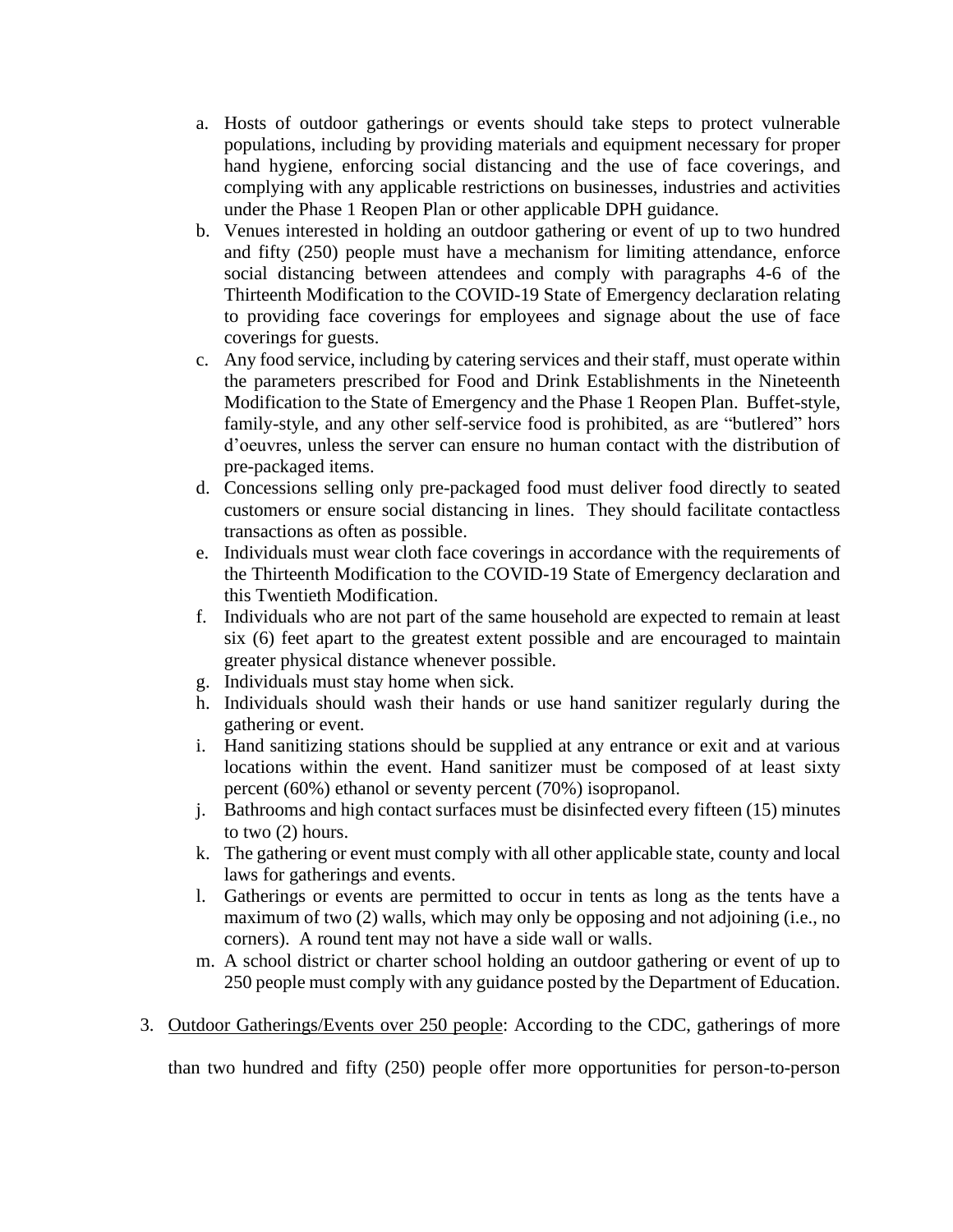contact and therefore pose greater risk of COVID-19 transmission. Social, community, recreational, and leisure events of more than two hundred and fifty (250) people ("large gatherings and events"), including but not limited to parades, festivals, conventions, fundraisers, sporting events and fairs, are hereby prohibited at all locations and venues, except that hosts of previously scheduled outdoor large gatherings and events may apply to move forward with the large gathering or event by submitting a plan to [covid19faq@delaware.gov](mailto:covid19faq@delaware.gov) at least seven (7) days prior to the anticipated event. Plan approval is at the discretion of the Division of Small Business which, in consultation with the Division of Public Health, will consider how to prevent, reduce the spread of, and suppress COVID-19 at any gathering or event permitted under this Modification. At a minimum, the plan must meet the following requirements:

- a. The plan must show a strict adherence to guidelines in Paragraph 2 of this section: "Outdoor Gatherings/Events up to 250 People."
- b. The plan must consider information regarding the number of people attending who are at greater risk of more serious illness after contracting COVID-19. Older adults and persons with pre-existing health conditions are thought to be at increased risk.
- c. The plan must consider information regarding the density of attendees within a confined area. Based on what is currently known about the virus, spread from person-to-person happens most frequently among close contacts, meaning individuals who are within six (6) feet of each other for ten (10) minutes or more.
- d. The plan must contain information regarding enforcement of social distancing.
- e. The plan must consider information regarding the level of transmission in the local community and the level of transmission in the areas from which attendees will travel. That information can be obtained from the two sites listed here:
	- 1. View Delaware data from the Division of Public Health available at [https://myhealthycommunity.dhss.delaware.gov.](https://myhealthycommunity.dhss.delaware.gov/)
	- 2. View national data from CDC available at [https://www.cdc.gov/covid](https://www.cdc.gov/covid-data-tracker/index.html)[data-tracker/index.html.](https://www.cdc.gov/covid-data-tracker/index.html)
- f. The plan must consider local traffic patterns and parking capacity needs.
- g. The plan must follow all requirements for Food and Drink Establishments outlined in the Phase 1 Reopen Plan, including but not limited to maintaining social distancing between individuals from different households if food or drink is served.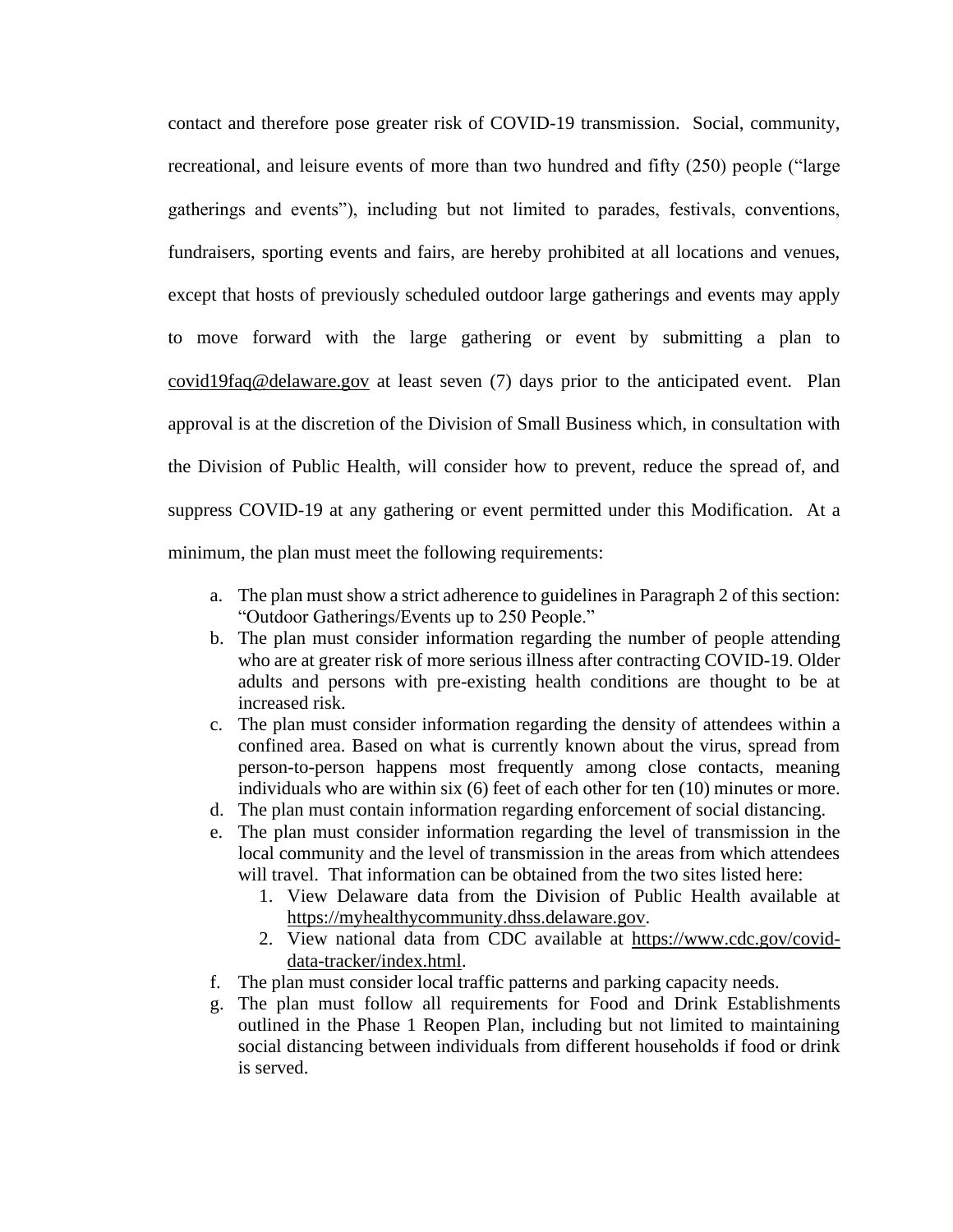- h. The gathering or event must comply with all other applicable state, county and local laws for gatherings and events.
- 4. A school district or charter school may apply to host a large gathering or event by submitting a plan to Secretary of Education Susan Bunting at susan.bunting@doe.k12.de.us at least seven (7) days prior to the anticipated event. Plan approval is at the discretion of the Department of Education, which in consultation with the Division of Public Health, will consider how to prevent, reduce the spread of, and suppress COVID-19 in relation to the gathering.
- **D. PHASE 1 BUSINESS REOPENING:** The provisions in this section are effective June 1, 2020, at 8:00 a.m. E.D.T. unless otherwise stated:
	- 1. Paragraph 2. of the Ninth Modification to the COVID-19 State of Emergency declaration related to the operation of businesses, is hereby stricken.
	- 2. Paragraph 3.a. of the Tenth Modification and Paragraph D.3. of the Nineteenth Modification to the COVID-19 State of Emergency declaration related to Commercial Lodging are hereby stricken.
	- 3. Paragraph 3.b. of the Tenth Modification and Paragraph C.6. of the Nineteenth Modification to the COVID-19 State of Emergency declaration related to Campgrounds are hereby stricken.
	- 4. The Eighteenth Modification to the COVID-19 State of Emergency declaration regarding houses of worship is hereby stricken in its entirety.
	- 5. Paragraph C.5. of the Nineteenth Modification to the COVID-19 State of Emergency declaration is hereby amended to add the following:
		- k. *Commercial Lodging*. As used herein, Commercial Lodging includes hotels, motels, inns, short-term accommodations, vacation homes, or condo rentals (such as Airbnb, VRBO, HomeAway or any other vacation or overnight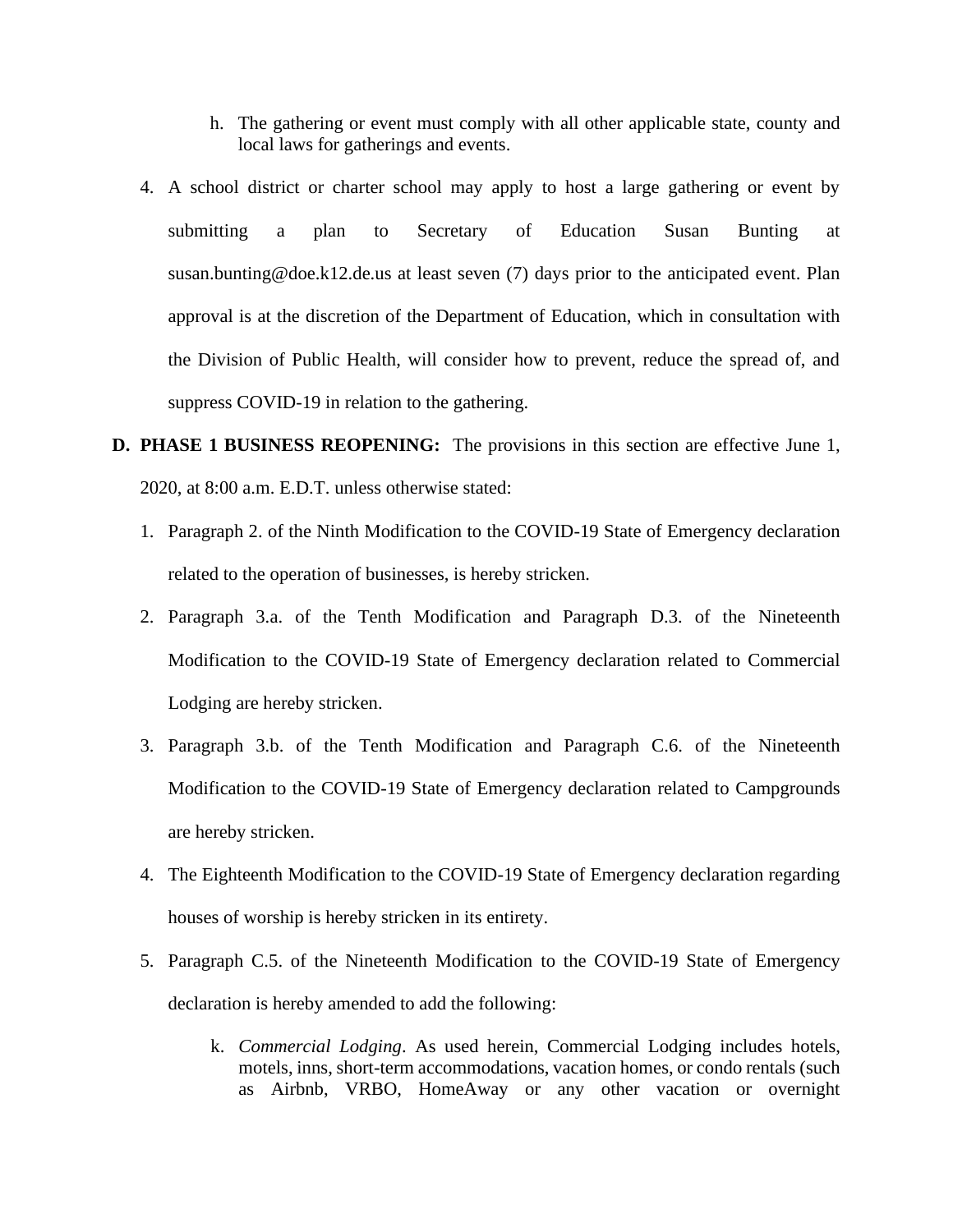accommodation rental), and other lodgings providing overnight accommodation. Commercial Lodging may reopen, provided that the total number of guests within common areas (lobby, food and drink, gyms, etc.) of any hotel, motel, or inn shall not exceed thirty percent (30%) of that establishment's stated fire occupancy requirements, and indoor gatherings of ten (10) or more persons shall not be permitted. The thirty percent (30%) limit does not apply to the number of hotel rooms that may be booked or occupied at one time or to short term rental accommodations, such as vacation homes or condo rentals. Additional requirements for Commercial Lodging are listed in the Phase 1 Reopen Plan.

- l. *Campgrounds.* Campgrounds may reopen but must ensure that the spacing of individual campsites (tent or RV) does not allow the individuals within a campsite to come within six (6) feet of individuals in any other campsite. Additional requirements for campgrounds are listed in the Phase 1 Reopen Plan.
- m. *Auction Houses.* Auction Houses may open to the general public, provided, however, that the total number of persons permitted in an Auction House at any one time shall not exceed thirty percent (30%) of that Auction House's stated fire occupancy requirements. Additional requirements for Auction Houses are listed in the Delaware Auctioneer's Association Guidelines issued by the Delaware Department of Agriculture.
- n. *Houses of Worship*. Houses of Worship may continue to offer in-person services, provided, however, that the total number of persons permitted in a House of Worship at any one time shall not exceed thirty percent (30%) of that House of Worship's stated fire occupancy requirements. Additional requirements for Houses of Worship are listed in the Guidance for Communities of Worship.
- 6. Paragraph B.4.q. of the Fifteenth Modification to the COVID-19 State of Emergency

declaration is hereby modified as follows (noted by strikethrough and italics):

q. Drive-in services, such as graduations and drive-in movies, are permitted with the following restrictions:

- 1. People attending the service must remain in their vehicles at all times and are permitted to open their windows, halfway if needed *sunroofs, or convertible tops*.
- 2. Vehicles attending services may only include immediate family members *individuals* who live in the same household.
- 3. No outdoor seating shall be permitted, including outdoor seating in an open bed of a vehicle.
- 4. Vehicles must remain at least *six* (6) feet from each other (including side-toside while parked).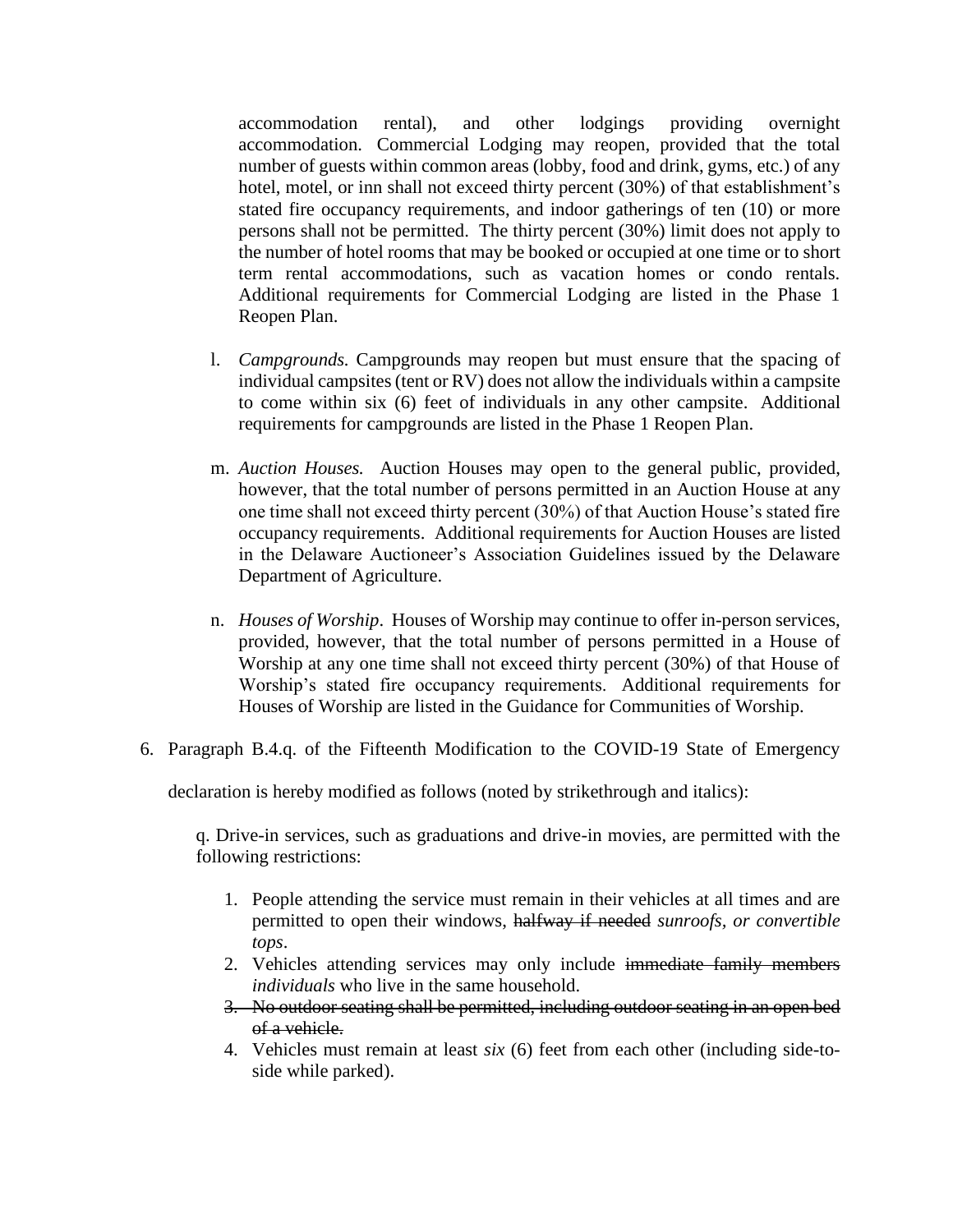- 5. Owners/operators of the property being used for drive-in services shall clearly mark spacing appropriate to identify *six* (6) feet between cars.
- 6. No exchange of materials shall take place between attendees and each other or attendees and the providers of the services.
- 7. There must be strict adherence to social distancing guidelines recommended by the CDC and the Division of Public Health.
- 8. Owners/operators shall provide clear signage regarding these requirements.
- 7. Paragraph C. of the Nineteenth Modification of the COVID-19 State of Emergency

declaration related to the Phase 1 Reopen Plan is hereby modified to insert a new Paragraph

2A., between Paragraphs 2. and 3., as follows:

2A. Phase 1 Responsibilities of all Businesses: in addition to the industry-specific guidance

issued to businesses, all businesses shall follow the coronavirus guidelines for public safety

enumerated by the CDC and DPH, including:

- a. Employees, patrons, and visitors must wear cloth face coverings compliant with the Thirteenth Modification of the State of Emergency at all times.
- b. Employees must be designated to monitor patrons and visitors entering a business, in lines, and ensure social distancing throughout a business' location.
- c. Businesses must ensure social distancing of at least six (6) feet between waiting patrons and visitors in line, both inside and outside. Signage and floor markings must be present to guide patrons and visitors in appropriately spacing while in line.
- d. Use doors, windows and other ventilation mechanisms to increase introduction of fresh air and turnover of air within the business' location.
- e. All surfaces touched by patrons or visitors, including doors, seating, restrooms, and point of sale infrastructure must be disinfected using an EPA-approved disinfectant every fifteen (15) minutes to two (2) hours.
- f. Limit cash transactions, and encourage patrons to use credit, debit, or other contactless forms of payment. Cash registers and pin pads must be sanitized after each use. Any donations collected by a business must be collected through stationary box, mail, or electronic means.
- g. Discourage the use of shared phones, desks, workstations, radios, wearable technology. If these are unavoidable, they must be cleaned after each use.
- h. Businesses must make hand sanitizer or handwashing stations readily available for all employees, patrons, and visitors throughout the business' location, including at each entry and exit at a minimum. Hand sanitizer must be composed of at least sixty percent (60%) ethanol or seventy percent (70%) isopropanol.
- i. Hand sanitizer must be used by employees at frequent intervals during any service, appointment, or other scheduled gathering or event, including at a minimum after contact with surfaces that touched by others, when incidental contact has been made with a patron or visitor, and prior to preparing or distributing food or drink.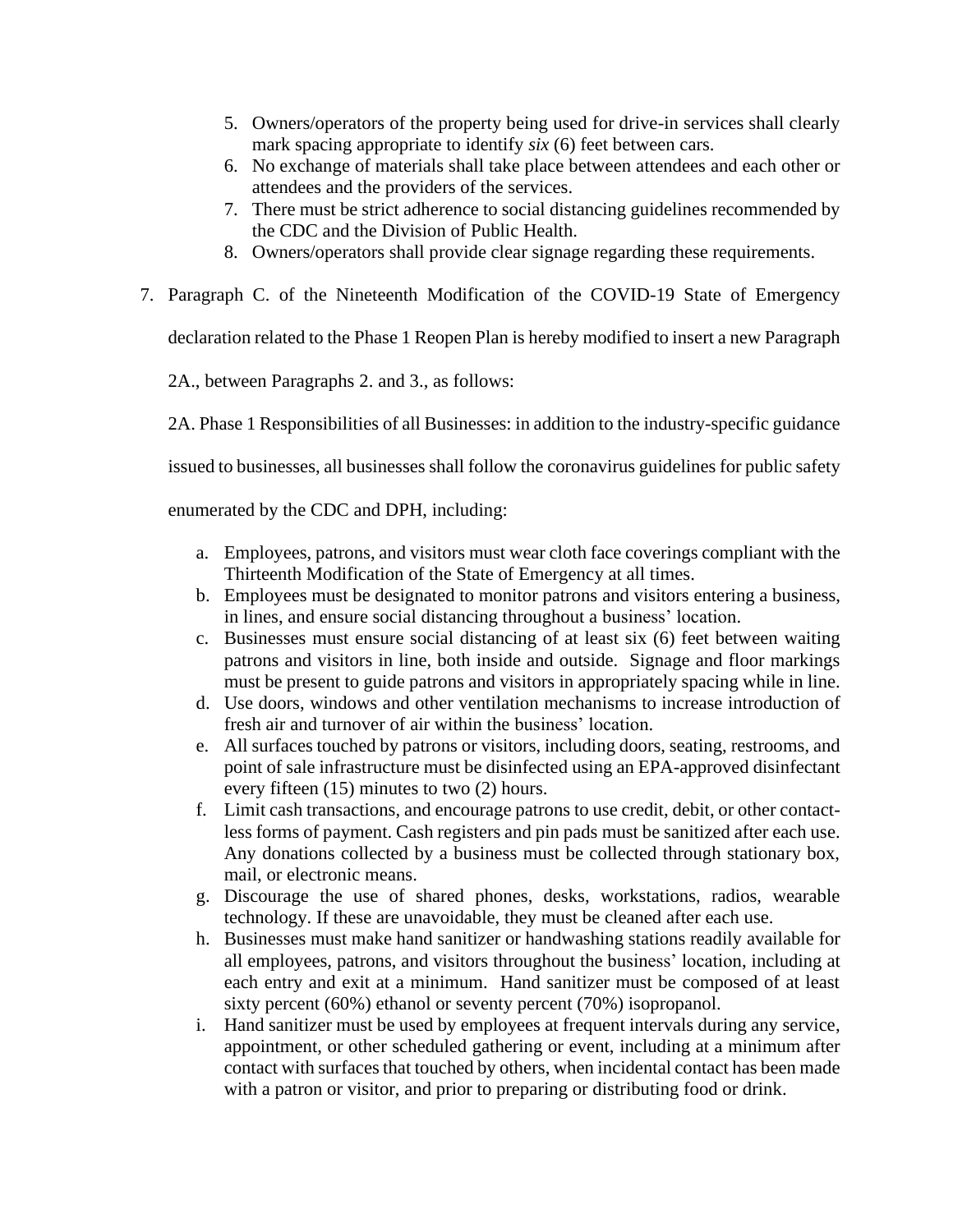- j. Businesses must post signs on how to stop the spread of COVID-19, hand hygiene, and properly wear a cloth face covering, including:
	- 1. Do not enter if you have symptoms of COVID-19 or if you have been exposed to anyone who has tested positive with COVID-19 in the past fourteen (14) days;
	- 2. Individuals age thirteen (13) and up are required to wear a cloth face covering in accordance with the Thirteenth Modification;
	- 3. At all times, individuals who are not part of the same household should maximize physical distance from others and remain at least six (6) feet apart; and
	- 4. Proper hand washing and frequent use of hand sanitizer is encouraged.
	- 5. Printable signs that will help you comply with the general and industryspecific signage requirements in the Phase 1 guidance are available at [https://business.delaware.gov/wp](https://business.delaware.gov/wp-content/uploads/sites/118/2020/05/DSB-COVID-19-Posters-For-Review.pdf)[content/uploads/sites/118/2020/05/DSB-COVID-19-Posters-For-](https://business.delaware.gov/wp-content/uploads/sites/118/2020/05/DSB-COVID-19-Posters-For-Review.pdf)

[Review.pdf.](https://business.delaware.gov/wp-content/uploads/sites/118/2020/05/DSB-COVID-19-Posters-For-Review.pdf)

- k. Services, appointments, or other scheduled gatherings and events must be staggered to allow for a thorough cleaning according to CDC guidelines of any public spaces before the next service, appointment, or other scheduled gathering or event begins.
- l. Follow all State and CDC guidelines and recommendations for social distancing, including that employees maintain six (6) feet of space between themselves and other employees, patrons, and visitors to the greatest extent possible.
- m. For fixed seating venues, only thirty percent (30%) of patron or visitor seating may be occupied and there must be a six (6) foot radius around individual household units. Patrons and visitors must exit their seats in an orderly, row by row fashion, as directed by venue staff.
- n. Businesses are strongly encouraged to modify any practices that cause close contact (meaning being within six (6) feet for ten (10) minutes or more) or sharing items among patrons or visitors.
- o. Sharing microphones is prohibited. All microphones, whether they be self-standing in holders, handheld or lapel style must be sanitized after each use.
- p. Proper precautions must be taken when handling ready-to-eat foods. Variances or other allowances for bare hand contact are void until these restrictions are lifted. Unwrapped food products may not be handed directly to individuals for immediate consumption using bare hand to bare hand contact. Individual servings of unwrapped food products may be distributed by single-use articles (i.e., napkin, cups, etc.) or on reusable articles that are properly disinfected between each use, or they may be placed into a container or onto a tray and distributed by a single individual using tongs or other barrier to bare hand to hand contact.
- q. Businesses shall not permit patrons or visitors who are not members of the same household to share food or beverage.
- r. Implement flexible and non-punitive sick-leave policies to facilitate compliance with this Modification. Such policies should follow any guidance from the CDC and DPH regarding COVID-19.
- s. Exclude employees who (a) have been diagnosed with COVID-19, (b) are reasonably suspected to have COVID-19, or (c) have symptoms of COVID-19,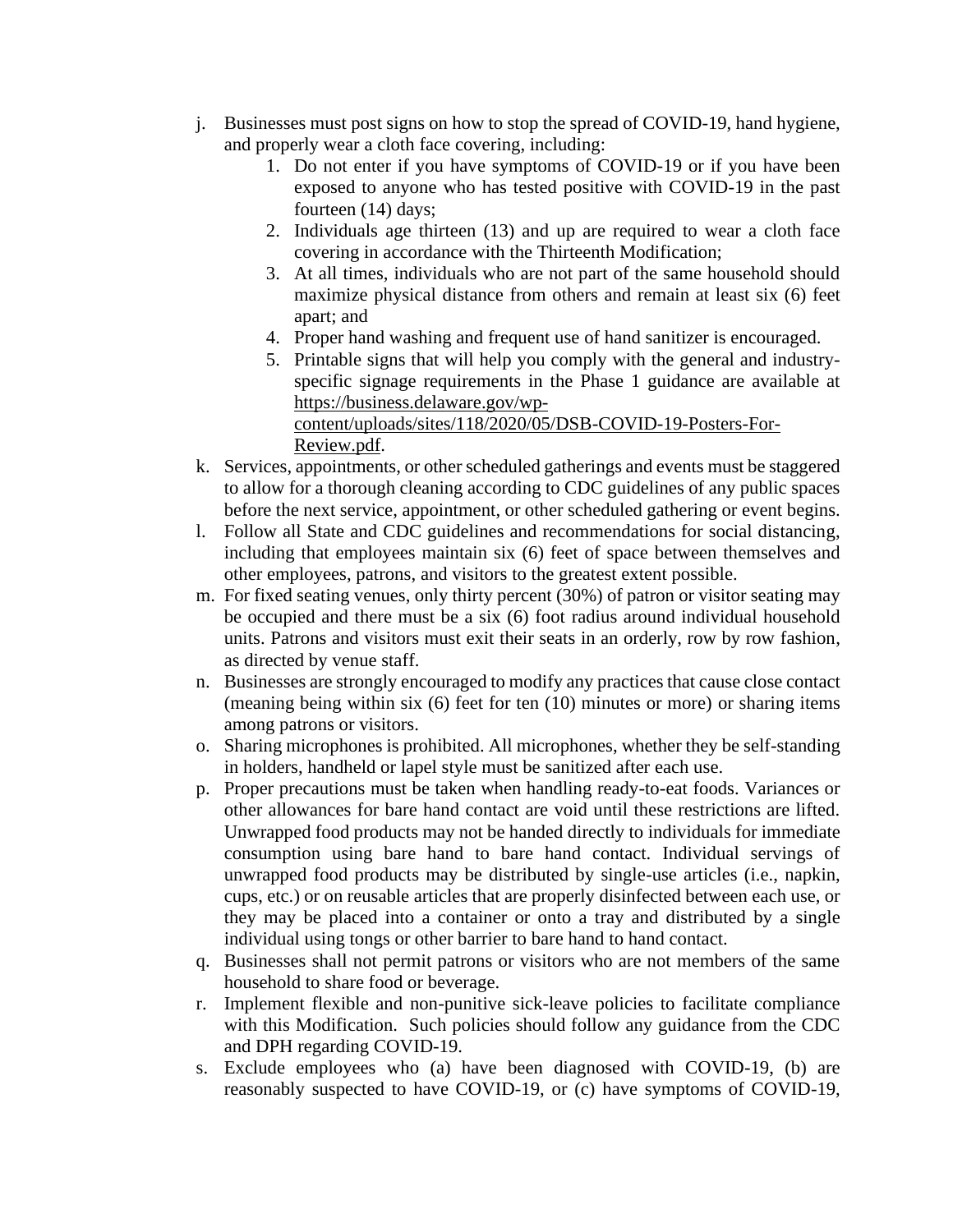such as fever, cough, shortness of breath, new loss of taste or smell, sore throat, aches or muscle pain, chills or repeated shaking with chills. Such employees shall stay home and not come to work until they are until they are free of fever (99.5 °F) or greater using an oral thermometer), signs of a fever, and any other symptoms of COVID-19 for at least 24 hours, without the use of fever-reducing or other symptom-altering medicines (e.g., cough suppressants). These employees should notify their supervisor and stay home if they are sick.

- t. Symptomatic employees must not physically return to work until cleared by DPH.
- u. Prohibit employees who have been told they must be isolated or quarantined from on-premises work until cleared by DPH or a medical professional.
- v. Separate sick employees from other individuals immediately.
- w. Enforce cough and sneeze hygiene.

## **E. MISCELLANEOUS:**

- 1. Effective June 1, 2020 at 8:00 a.m. E.D.T., all public meetings of public bodies governed by 29 Del. C. §§10001 et seq. (including boards, commissions, task forces, and any other similar public body) may be conducted in person in public buildings, provided that (1) the total number of individuals permitted in a room at one time shall not exceed thirty percent (30%) of stated fire occupancy requirements; (2) a six (6) foot radius around individuals is maintained, and (3) attendees wear cloth face coverings in accordance with the Thirteenth Modification. Public bodies are encouraged to conduct meetings electronically, either by means of telephone conference call or video conference call, as permitted by Paragraph 5 of the Declaration of the State of Emergency. Any in-person meeting must also provide a telephone or video conference option for any member of the public body or the public who does not wish to attend in person.
- 2. Paragraphs A.1., A.2., and A.3. of the Fifteenth Modification to the COVID-19 State of Emergency declaration related to elections are hereby modified by striking the provision (noted by strikethrough) "and enforce crowd limitations of 10 persons at a time at polling places" from each paragraph.